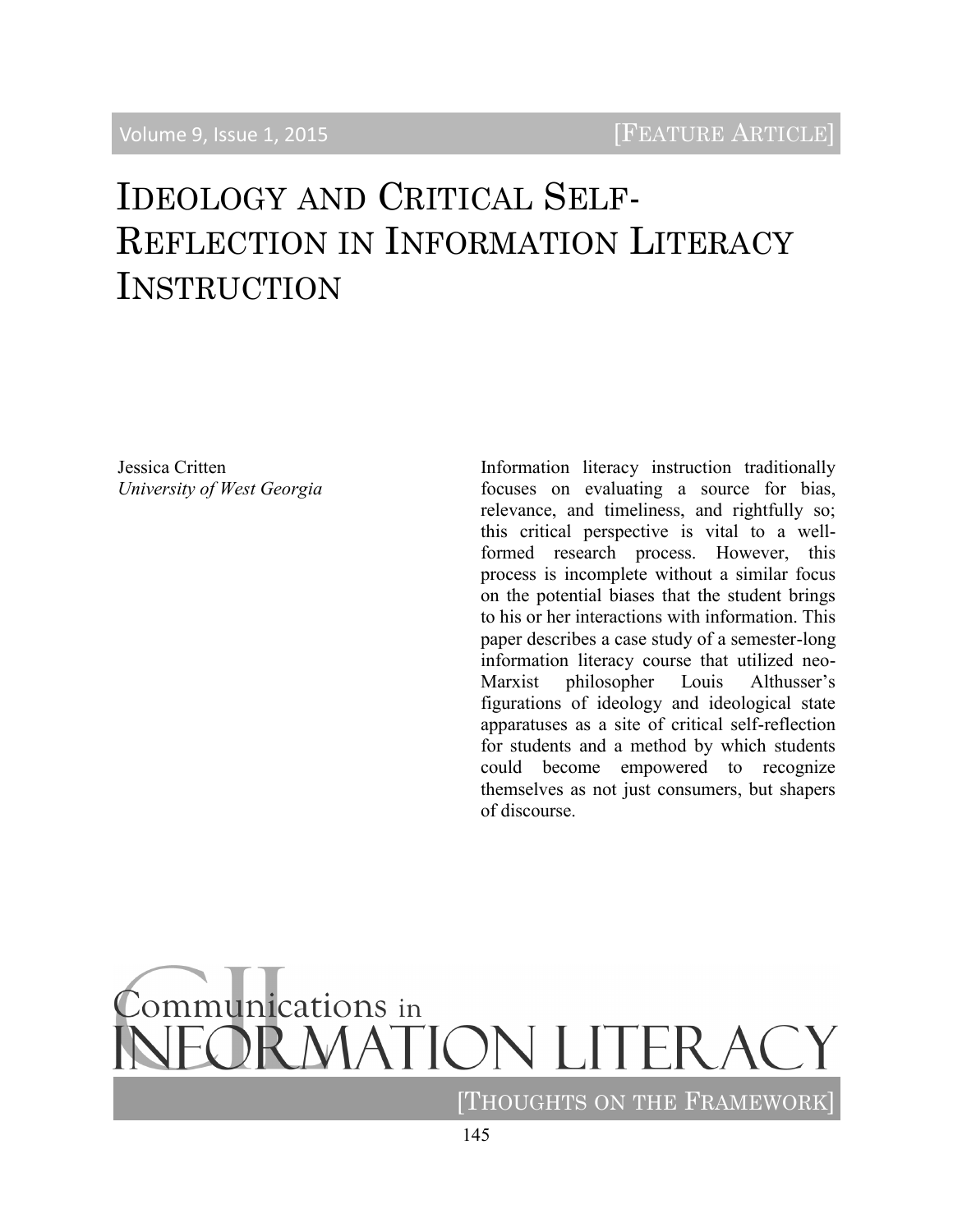# INTRODUCTION

*The ACRL Framework for Information Literacy for Higher Education* (2015) has asserted that information literacy "depends on…metacognition, or critical selfreflection." In the *Framework*, this critical self-reflection comes in the form of, among other things, "understand[ing] the responsibility that comes with entering the conversation through participatory channels", "valu[ing] intellectual curiosity", "develop[ing] and maintain[ing] an open mind when encountering varied and sometimes conflicting perspectives", and being "conscious that maintaining these actions and attitudes require frequent selfevaluation<sup>"</sup>

These descriptions of critical self-reflection paint a picture of an active learner who understands that his or her perspectives (and potential biases) can disrupt and shape the meaning-making process of research. That the *Framework* privileged this disposition as vital to being considered "information literate" is encouraging, as so much of the practical work of information literacy instruction focuses on evaluation as an outward-looking act; instead of asking, "how might my viewpoints affect how I use this information?" the question is often only "how does the author's viewpoints affect how he or she presents information?"

The *Framework* is meant to be a document that informs the shaping of pedagogy rather than a pedagogy itself. Though much improved in revision and in its emphasis on the very affective process of critical selfreflection, the *Framework* does not go far enough in asserting how information creation and consumption is tied to power, perception, and politics (Seale, 2013; Bales and Engle, 2012). A fair response to this criticism could be that the *Framework* has been designed to be purposefully broad and open to adaptation and interpretation. As such, there is room in the discussion of critical self-reflection to include an examination of one's own meaning-making process, and how understanding the social, political, and cultural forces that shape and filter information is a means of empowerment. In that spirit, this paper will outline how the author utilized the concept of ideology (by way of Marxist philosopher Louis Althusser) as a site of critical selfreflection and source of empowerment in a semester-long information literacy course.

#### CRITICAL FOUNDATIONS

In *Pedagogy of the Oppressed*, Paulo Freire (2003) writes that the formation of a critical consciousness, or conscientization, is the process of recognizing that a learning person is not yet fully formed but becomes more human through his or her education. Freire eschewed the traditional "banking" system of education wherein knowledge is directive and static. Critical pedagogy instead positions the student to be an agent of his or her own learning and formation. Here, the process of learning is personal and considerate of the ways that certain social, political, and cultural forces serve as pillars of oppression for students. In this sense, critical pedagogy is a tool for social justice perhaps more so than it is an educational philosophy. Critical pedagogy also allows students to give their experience a larger local, national, and global context. Seeing themselves as citizens of the world affords them certain responsibilities to be proactive, informed, and unambivalent.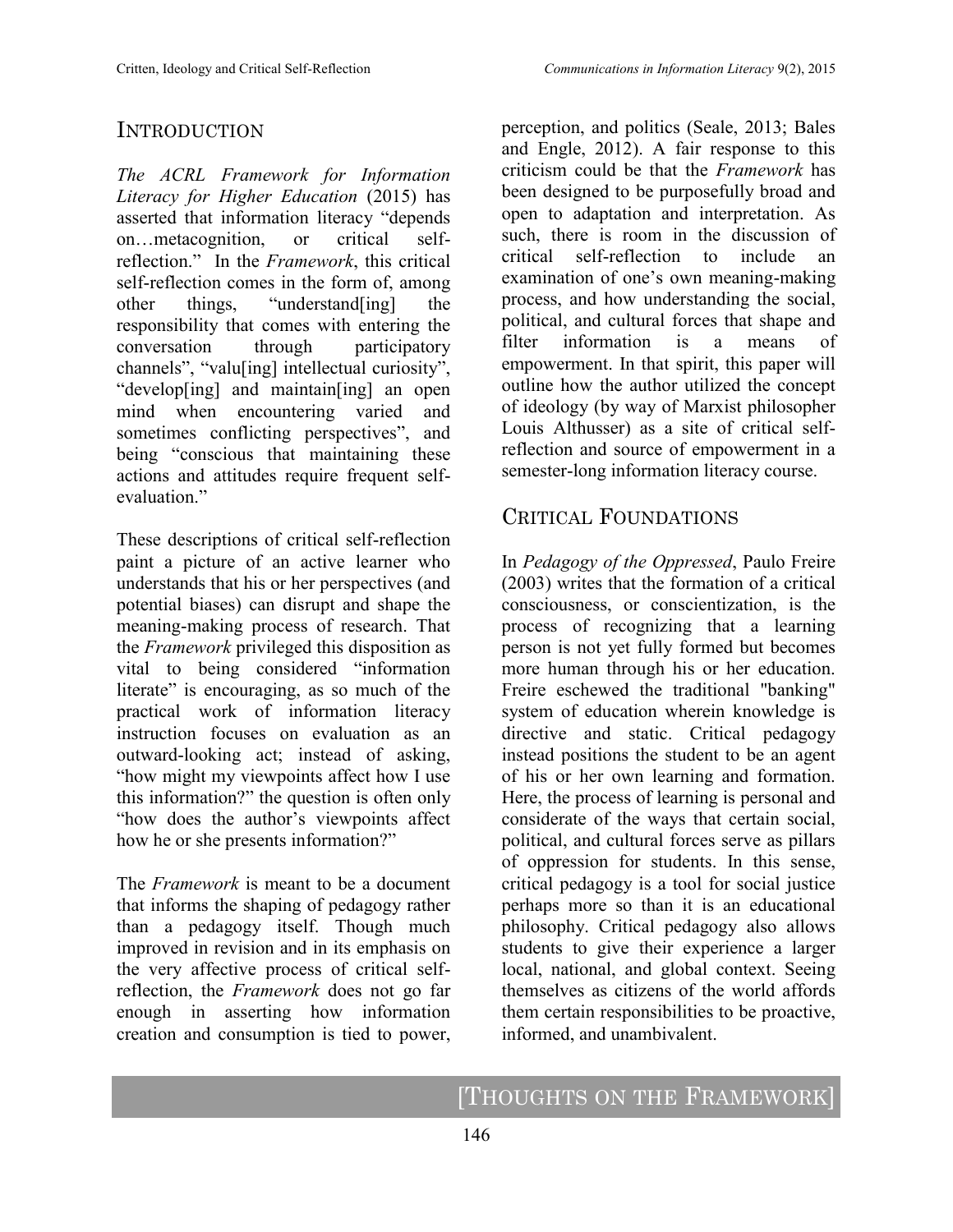Elmborg (2006) asserted that the purpose of information literacy should be to institute a "critical consciousness" in students. One might also think of this critical consciousness as the critical self-reflection that is foundational to the *Framework's* definition of information literacy. "By developing critical consciousness, students learn to take control of their lives and their own learning to become active agents, asking and answering questions that matter to them and to the world around them" (Elmborg, p. 193). This suggests a responsibility of information literacy not only to study the means by which students interpret information, but also to shape that individual system of interpretation into a critical consciousness.

The project detailed in this paper can be situated in literature that cautions the practicing librarian against perpetuating the oppressive dominant ideologies that are often espoused by higher education.<sup>1</sup> In his discussion of ideology in discursive practice, Budd (2001) defines ideology as "being grounded in efforts at domination the ascendance of some ideas over others" (p. 498). Olson and Fox (2010) explore ideology as a "conceptual construct" in LIS practice through the lens of philosopher Gayatri Chakravorty Spivak, who writes about the roles that intellectuals (and, and Olson and Fox argue, librarians) play in "producing official explanations that make up state ideology" (p. 304). Spivak encourages "custodians of culture" to work against perpetuating the status quo by being aware of the role that they play in the formation of ideology and making efforts to disrupt it (p. 304).

Bales and Engle (2011) concur, asserting

that often, "...those in places of power within the academy may simply be aligning themselves with the dominant ideologies of the institution and not analyzing their behaviors and assumptions..." (p. 17). Cushla Kaptizke (2003) critiques the traditional "operational approach" of information literacy that "emphasizes the consumption of information but lacks metaknowledge because it neglects the sociocultural, historical and ideological processes of knowledge construction and justification" (p. 46.) This approach, she argues, misrepresents information literacy as "unproblematic, atheoretical, and apolitical" (p. 47).

Budd (2001) writes that "[t]he purpose of examining ideology is the growth of knowledge, including ethical knowledge" (p. 498). He continues, "…ideological discourse asserts, in some ways, the truth and good of a particular idea, policy, or vision of the future" (p. 515). The more we study ideology, the more we reveal the ways it both consciously and subconsciously shapes how we think and feel about information. In imposing truth and morality on a "particular idea" ideology determines that idea's value by how effective (often in economic or mechanistic terms) its output might be (Budd, p. 515). In the classroom, this neoliberal focus on results excludes the affective and political dimensions of information, and constructs a false sense of reality for students. Being critically selfreflective about one's personal ideology and the larger dominant ideologies that inform structures of research and knowing in the information literacy classroom allows students to see through that false sense of reality and construct a more nuanced and critical understanding of how information is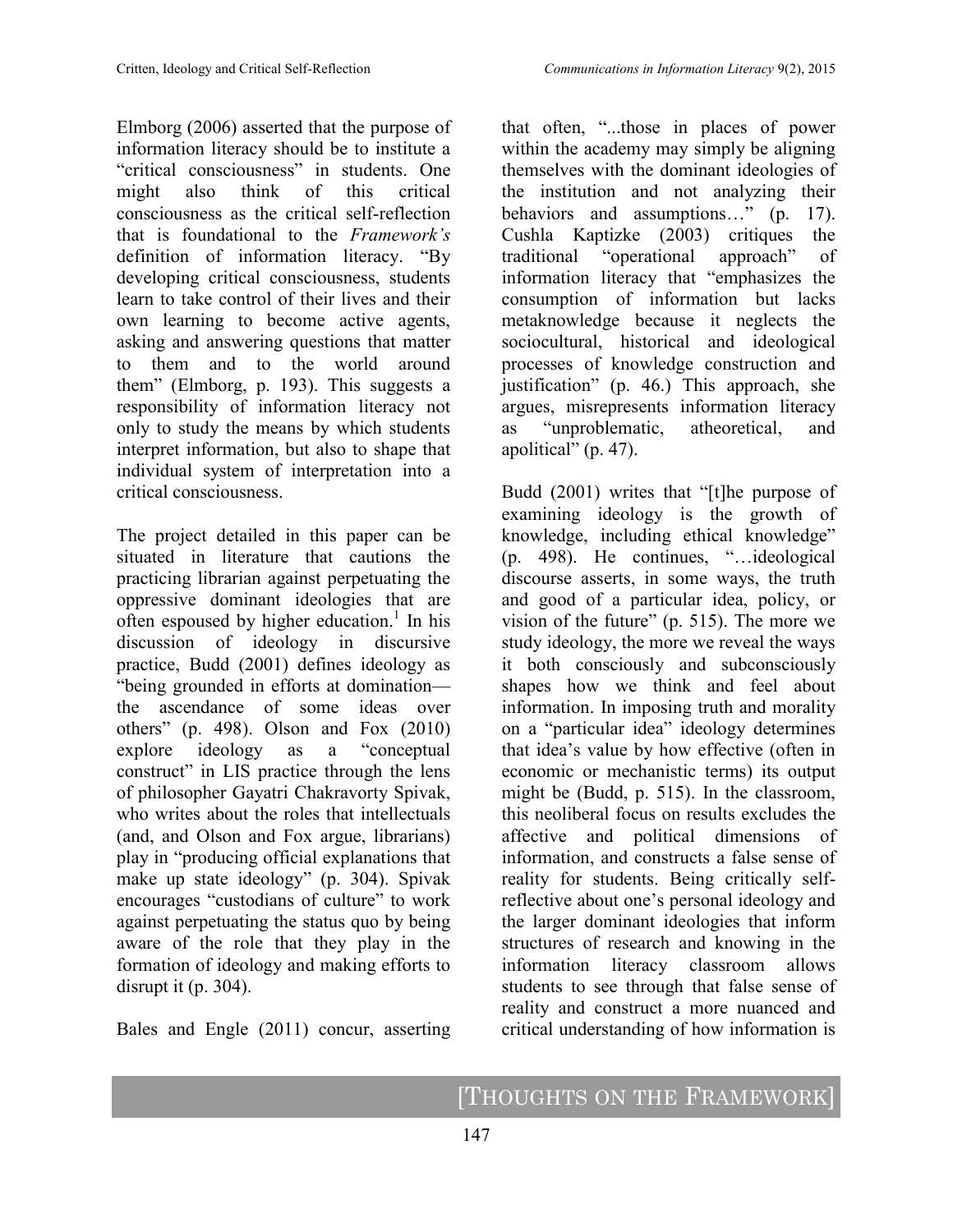created and to what ends it is used. Moreover, when students are conscious of the roles they play as makers of meaning in this discourse, they can become empowered to challenge the oppression they identify.

The explicit focus on ideology in the course outlined later in this paper is an effort to encourage students to engage in the process of critical self-reflection. Moreover, it is the means by which the author as an instructor and person in a position of power can call attention to the educational system as a potential oppressive force and information literacy as a fundamentally theory-laden and political process.

Overall, an examination of ideology as a site of the development of a critical consciousness for students has not been done in professional LIS literature. However, it follows that if intellectuals and librarians can make efforts to change problematic ideologies simply by being aware of the role they play in participating in and constructing ideology, students can be empowered to make those changes as well.

#### BACKGROUND

Located in Carrollton, GA, the University of West Georgia (UWG) is a regional comprehensive university of almost 12,000 students. The faculty librarians who work at UWG teach almost 700 students a year in over thirty sections of a 2-credit hour information literacy course, LIBR 1101: Academic Research and the Library. This course can be taken as a part of the general education curriculum. Each spring, UWG offers a section of LIBR 1101 for students in the university Honors Program. Although this section of LIBR 1101 has to adhere to the course's shared learning outcomes, it has evolved over the years into a section built around a theme that also aligns with the instructor's particular research interests or areas of expertise (e.g., digital storytelling, media literacy, news literacy).

When given the opportunity to teach the Honors section of the course for the first time in Spring 2013, the author designed the curriculum around the theme of critical media literacy, a term defined by Kellner and Share (2007) as "an educational response that expands the notion of literacy to include different forms of mass communication, popular culture, and new technologies" (p. 60). The expansive and interdisciplinary field of cultural studies served as a foundation for the structure of this course, focusing on what was deemed "pillars of media literacy." These pillars included cultural hegemony (by way of Antonio Gramsci), representation (by way of Stuart Hall), rhetoric, and ideology (by way of Louis Althusser.)

When the author taught the Honors section of the course again in Spring 2014, it was alongside a colleague, and with an expanded focus on both media and news literacy. In the 2014 section of the course, the instructors de-emphasized the cultural studies framework as such, but still focused on ideology as a foundational principle, especially as the language students could use to express the ways in which their personal and political viewpoints affected how they interpreted information. This case study will focus specifically on the pedagogical underpinnings of examining ideology as the means by which the lens was turned back on the student-as-consumer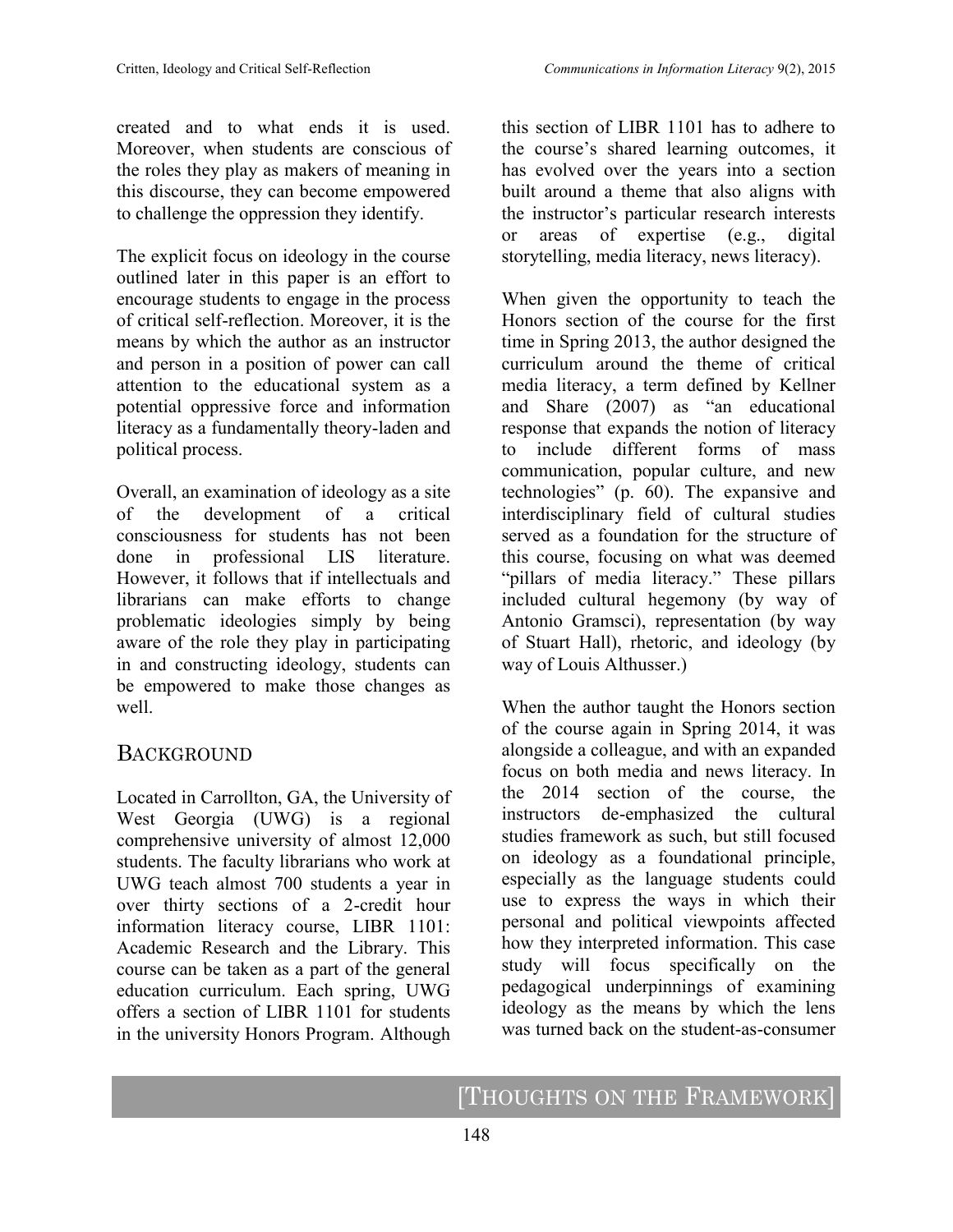of information in both sections of this course.

# DEFINING IDEOLOGY

"Ideology" was not a wholly unfamiliar term or concept to students, at least as they understood it to mean a group of shared practices and beliefs. Before the class interrogated the concept with any depth, the LIBR 1101 students in both sections of the course were able to articulate to some extent that ideologies were things that they believed, usually political ideologies.

For instruction librarians focusing on helping students understand the ways that they interface with information, this is an acceptable and useful initial figuration of the concept of ideology, especially in terms of being able to frame and discuss political and social beliefs and the ways those beliefs might interfere with an unbiased consideration of information. However, it does not fully capture the way that ideology functions for individuals in the meaningmaking process. Outside of creating bias, thinking about ideology as "the things one believes" seems relatively harmless; it is something to be aware of, but not something necessarily harmful.

However, when examined through the lens of the work of Althusser (1971), among others, ideology becomes exposed as that which represents the "imaginary" relationship to our real conditions of existence" (p. 109). In other words, ideology hides the real world from people by "interpellating"<sup>2</sup> them to adopt certain beliefs and values that have no inherent value. Moreover, Althusser reinforces the ways in which ideology has a "material

existence"; that is to say, ideology is not something that exists only in thoughts, it is something that is actualized in daily actions and practices (p. 112).

Storey (2006) describes this working understanding of ideology in its Marxist context: "Ideology...indicate[s] how some texts and practices present distorted images of reality...Such distortions, it is argued, work in the interests of the powerful against the interests of the powerless" (p. 2). Ideology becomes something to actively challenge when it is in service to oppressive and pervasive social forces. Antonio Gramsci conceives of cultural hegemony as a method wherein the ruling class normalizes values and worldviews that perpetuate its maintenance or acquisition of power. These dominant ideologies become the social, cultural, and political status quo, and, in essence, the means by which people tacitly consent to being oppressed.

Ideologies are inculcated through ideological state apparatuses (ISAs), which are institutions that include family, religion, the media, and school. In the modern age, education has replaced the church as the primary ISA. Althusser considers this especially pernicious, as education perpetuates oppressive capitalist ideology while under the guise of being a "...neutral environment purged of ideology" (p.106).

## IDEOLOGY AND CRITICAL SELF-**REFLECTION**

Examining how ideology functions in society was not only conceived of as content in the course, a term or concept to internalize and apply. It was also meant to be a skill that students could use towards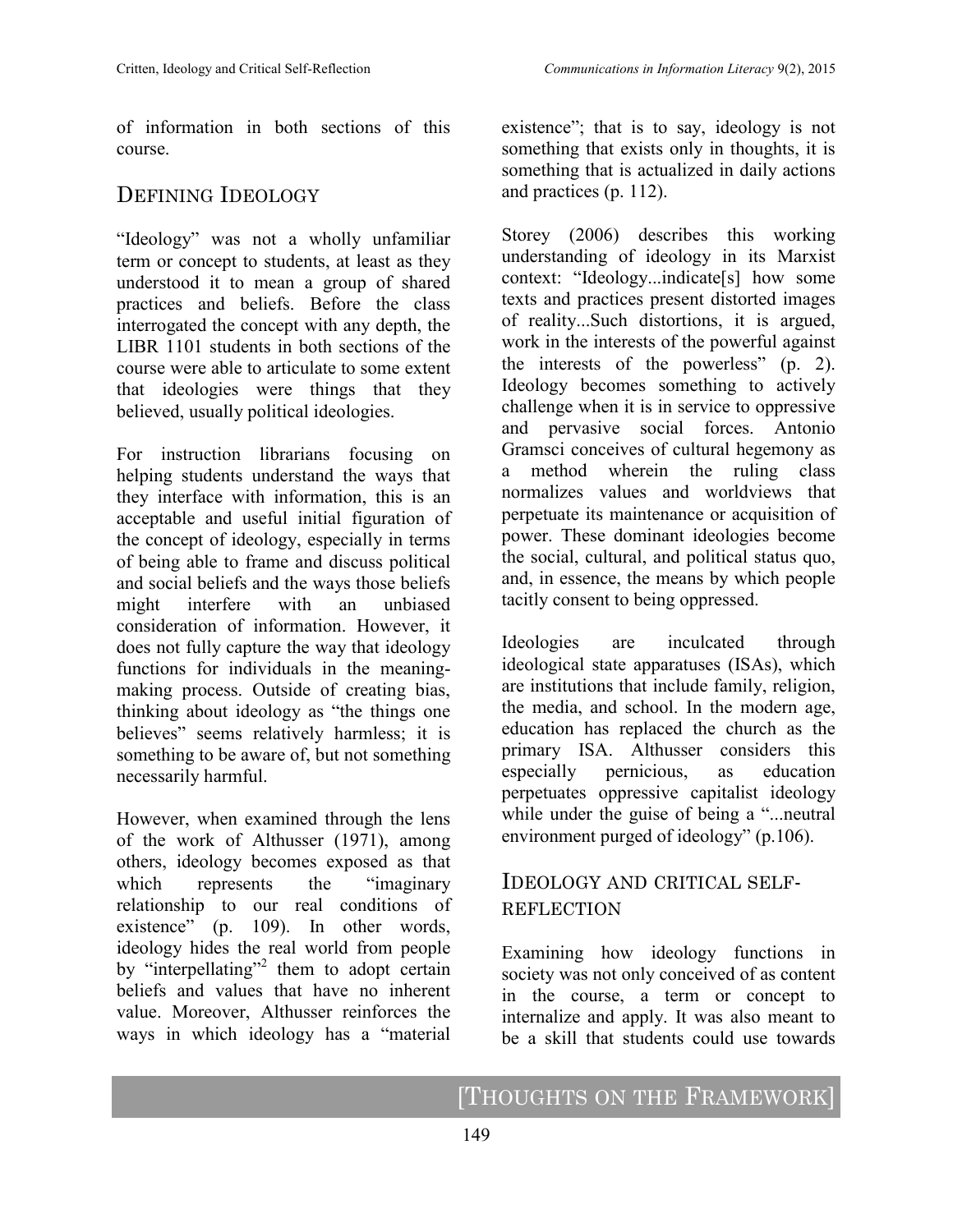cultivating their critical consciousness. Ideology as a site for critical self-reflection allows one to shift from what James Gee (2001) calls a student's primary discourse, or that which "...constitutes our original and home-based sense of identity…" (p. 526) to the secondary, academic discourse which is a site for critical reflection and change.

This primary discourse is "[acquired] not by overt instruction, but by being a member of a primary socializing group" (Gee, 2001, p. 527). Gee's primary socializing group can also be conceived of as an ISA. By explicitly examining where these primary discourses—these ideologies—come from, they are exposed as constructed. In other words, if students recognized that their values were not inherent, then they might be more open to confronting the previously unexamined and unchallenged conditions of their existence.

The active application of theory in the information literacy classroom is work towards the adoption of the secondary discourse, meant to prepare students for the expectations of a level of critical reflection in their academic work. More so, it is an active effort towards praxis, which Freire describes as action informed by theory towards the end of transformation (2003, p.19). A simple recognition of one's own biases and/or unconscious work in perpetuating oppressive dominant ideologies might not seem as active or transformative in a Freirean sense, but, as Olson and Fox (2010) and Bales and Engle (2012) note, it can be a powerful first step, especially because shifting from a primary to a secondary discourse can be a difficult process. Very often these discourses are at odds with each other; Gee writes that the

secondary, academic discourse often involves "active complicity with values that conflict with one's home- and communitybased discourses" (2001, p. 532).

The difficulty and importance of shifting from a primary to a secondary discourse by reckoning with one's ideologies situates this process as a threshold concept. Meyer and Land (2003) define a threshold concept as "...a transformed way of understanding, or interpreting, or viewing something without which the learner cannot progress" (p. 1). The definitions and body of knowledge of information literacy are a constant site of disagreement and reconciliation among practitioners, so here, threshold concepts represent "way[s] of thinking and practicing" the processes and concepts that underlie the discipline (p. 1). Townsend, Brunetti, and Hofer (2011) write that for information literacy, threshold concepts are an "...acknowledgment of the more complex and interesting content beneath the surface of information literacy's list of tasks and processes, and a simpler way to uncover and explain that complexity" (p. 858).

The *Framework* has identified a number of foundational information literacy threshold concepts, and although, as noted above, critical self-reflection is a fundamental aspect of these revisions, an explicit reflection on personal ideology has not been articulated.

The specific focus on ideology in this course was intended to create a metacognitive space where students were able to reflect on what ISAs shaped their views of the world and affected how they privileged certain sources of information. Most students in the course had never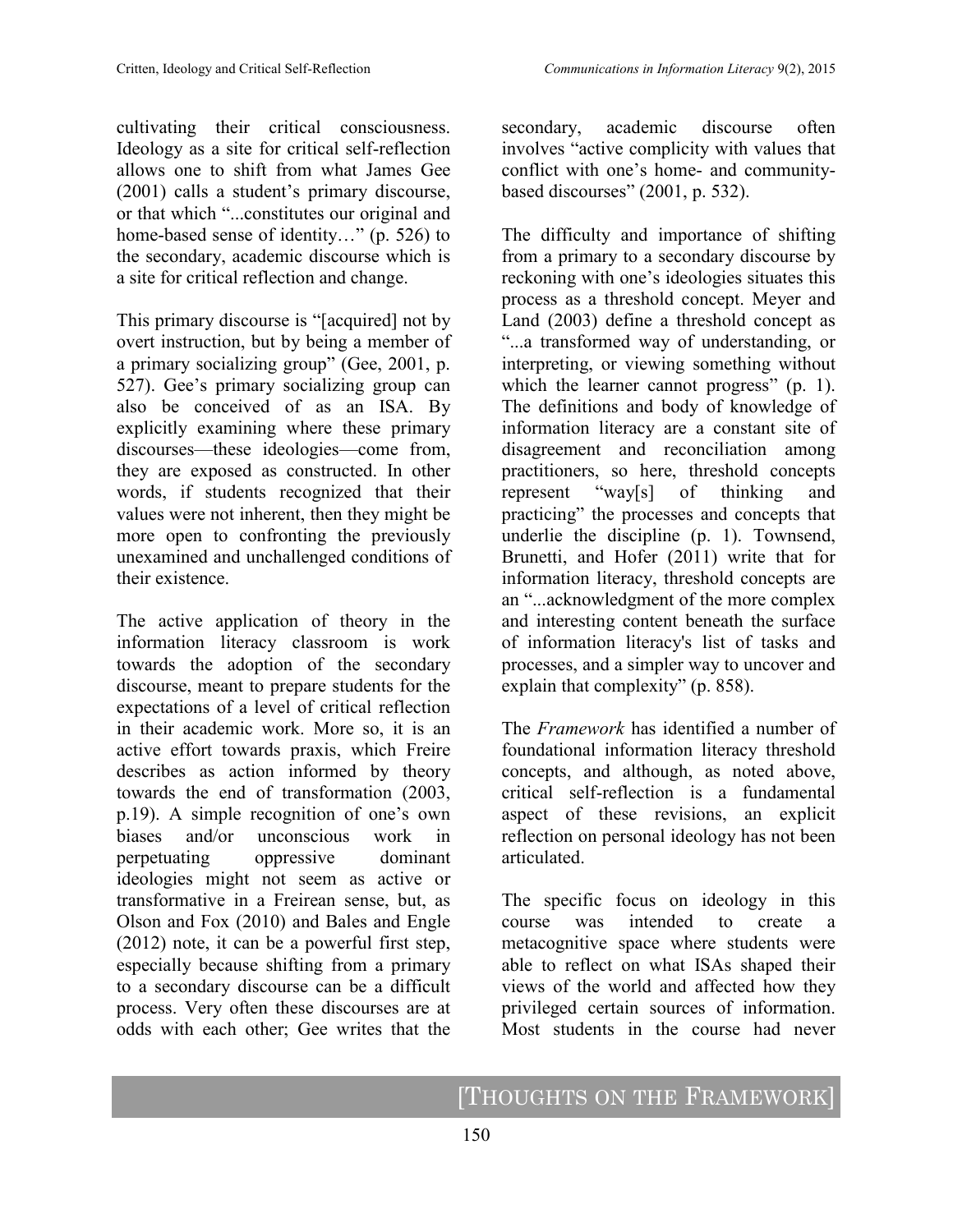thought meaningfully about where their values and viewpoints came from, or that these influences might be in service of oppressive dominant ideologies. With this knowledge, students were empowered to begin the process of disrupting certain structures that kept them from thinking and acting critically both in their classes and also in the larger, politically fraught global exchange of information that they have access to online.

To actualize a praxis of this theory in the classroom, students had several scaffolded assignments to first introduce the concepts, then to give those concepts meaning and context, and, finally, to internalize those concepts through personal reflection.

## IDEOLOGY IN THE INFORMATION LITERACY CLASSROOM: ACTUALIZING A PRAXIS

Students were introduced to ideology as a class framework through reflective exercises designed to create a personal point of reference and to make an abstract and often intimidating concept seem more concrete and personally meaningful. The course approached theory by asserting that students were already thinking about these concepts to a certain extent and in a certain context. The classwork gave students a vocabulary that they could use to more thoughtfully and consciously apply and communicate about those concepts.

Before the students started interrogating the concept, they needed to have a shared understanding of its meaning. Students in the 2013 section of LIBR 1101 first confronted ideology in a homework assignment wherein they reflected on what

the term "ideology" meant personally to them. In the 2014 section, this portion of the assignment was expanded to include having students find encyclopedic definitions of the word, and comparing their personal definition to the more contextualized encyclopedia definition. This gave students an opportunity to recognize that ideology, perhaps, had a deeper meaning and application then they had originally thought. One student found a definition in an encyclopedia that focused on group psychology and communication that explored more deeply the way that a shared system of beliefs affected interpersonal relationships. The student noted thoughtfully that this characterization of ideology as something difficult to escape might be something that causes systemic prejudice.

In the same assignment, students reviewed a video where author Douglas Lain (2011) described Althusser's somewhat complex figuration of ideology to his young daughter in a relatively simplified way. Students were then asked to create two thought-provoking discussion questions to respond to this video. These questions could have reflected something they thought was interesting, or something that they did not understand. Students questioned Althusser's belief that fantasy was a fundamental aspect of functioning in society, wondered at the relationships between ideologies and stereotypes, and also asked how people were able to live together if they all had different or opposing personal ideologies.

Many of these questions might have been addressed before the class discussion if there was an opportunity to read and unpack the Althusser article itself, but there was not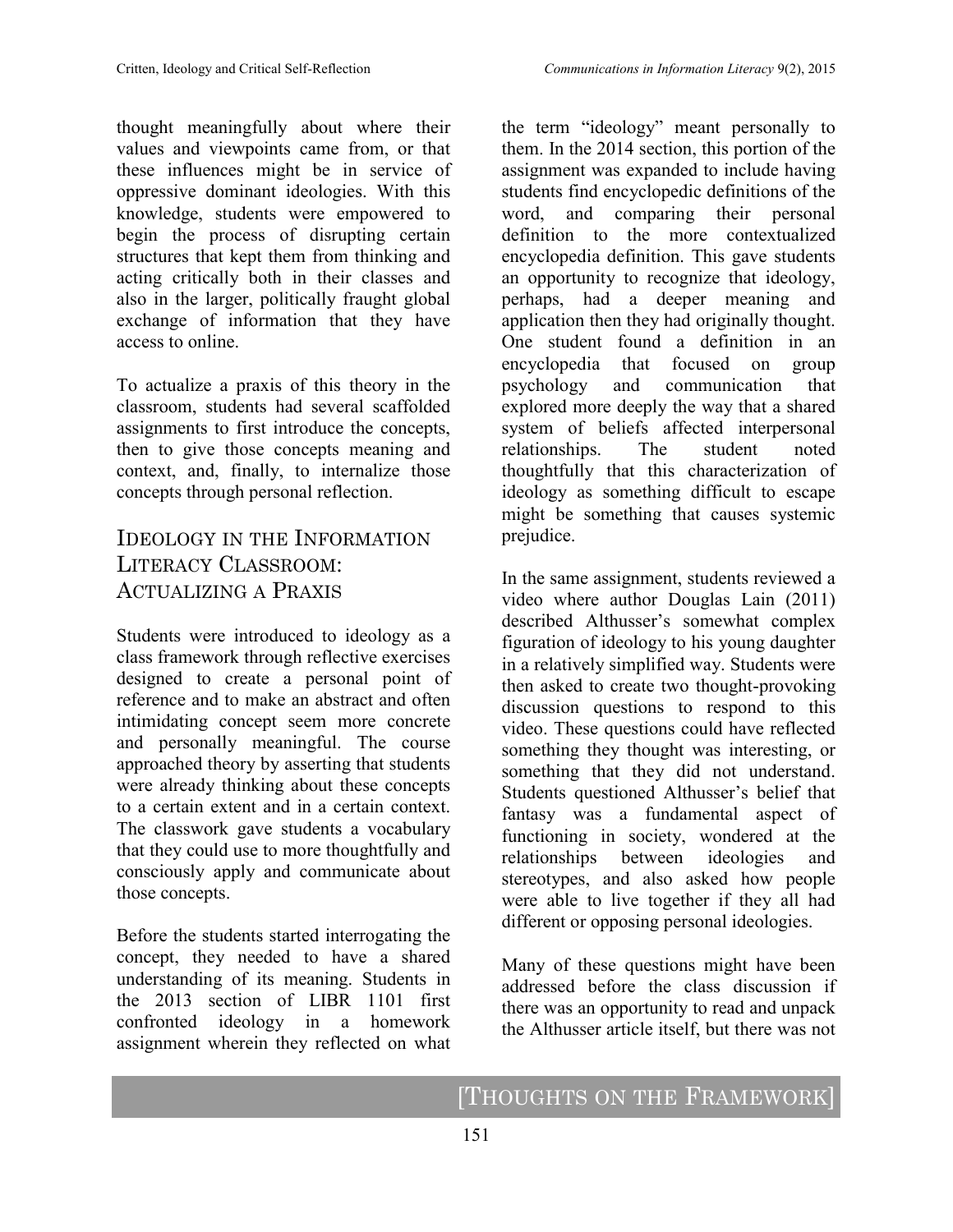time for that level of engagement in the course. Because this was not a philosophy course, the students approached the use of theory by studying interpretations rather than the central text itself. This is an obvious drawback in the methodology, but a necessary one due to time restraints and the scope of the class.

The class session that followed this homework assignment in both the 2013 and 2014 sections started with a small group exercise that asked students to discuss basic questions about Althusser's figuration of ideology. This gave all the students an opportunity to work out basic misunderstandings about the homework assignment in a less intimidating environment, and it gave students who did not complete the homework assignment a chance to catch up with those who did. After the small group discussion, the students generated questions which became the basis of a discussion with the whole class. Specifically, students discussed the relationship between ideology and research, and why the course focused so intently on understanding this concept.

Although the terminology and underlying theory was not explicitly invoked in class, this discussion was crafted through the lens of Althusser's concept of the "problematic," which asserts that a text can only be understood in its ideological context. That is to say, as Storey (2006) writes, "Althusser argues that if we are to fully understand the meaning of a text, we have to be aware of not only what is in a text but also the assumptions which inform it" (p. 57). To extend this concept to the work they would be doing engaging with resources in an information literacy class, students began

from a place that assumed that all the texts they interacted with— from scholarly article to popular magazine to government document to television news program—had been filtered through an ideology. If students wanted to use an identified resource fully and thoughtfully, they had to do what Althusser called a "symptomatic reading" of that text. A symptomatic reading is an analysis of not just what is presented on the surface level, but also a reading of the underlying meanings which indicate the presence of an ideology. The work of information literacy has characterized this as evaluation, but conceiving of it on a deeper level as an examination of the problematic provides a method with which one can systematically identify bias and underlying connections.

Studying ideology-as-problematic became the framework for the course and the way that students reflected on all of their interactions with information, both outwardlooking—"What is the author trying to convey in this text?"—and inwardlooking—"How are my interpretations of this text filtered through my ideologies?"

Both the 2013 and 2014 sections of the course followed up the work students did to define and personalize ideology with a discussion of hegemony, which, as noted above, functions through the normalization of dominant ideologies. The class was designed to be concerned largely with the ways in which cultural hegemony co-opts the media apparatus in order to privilege certain dominant ideologies. As with the reflective exercise that introduced the concept of ideology, the class analysis of hegemony began with a homework assignment that asked students do some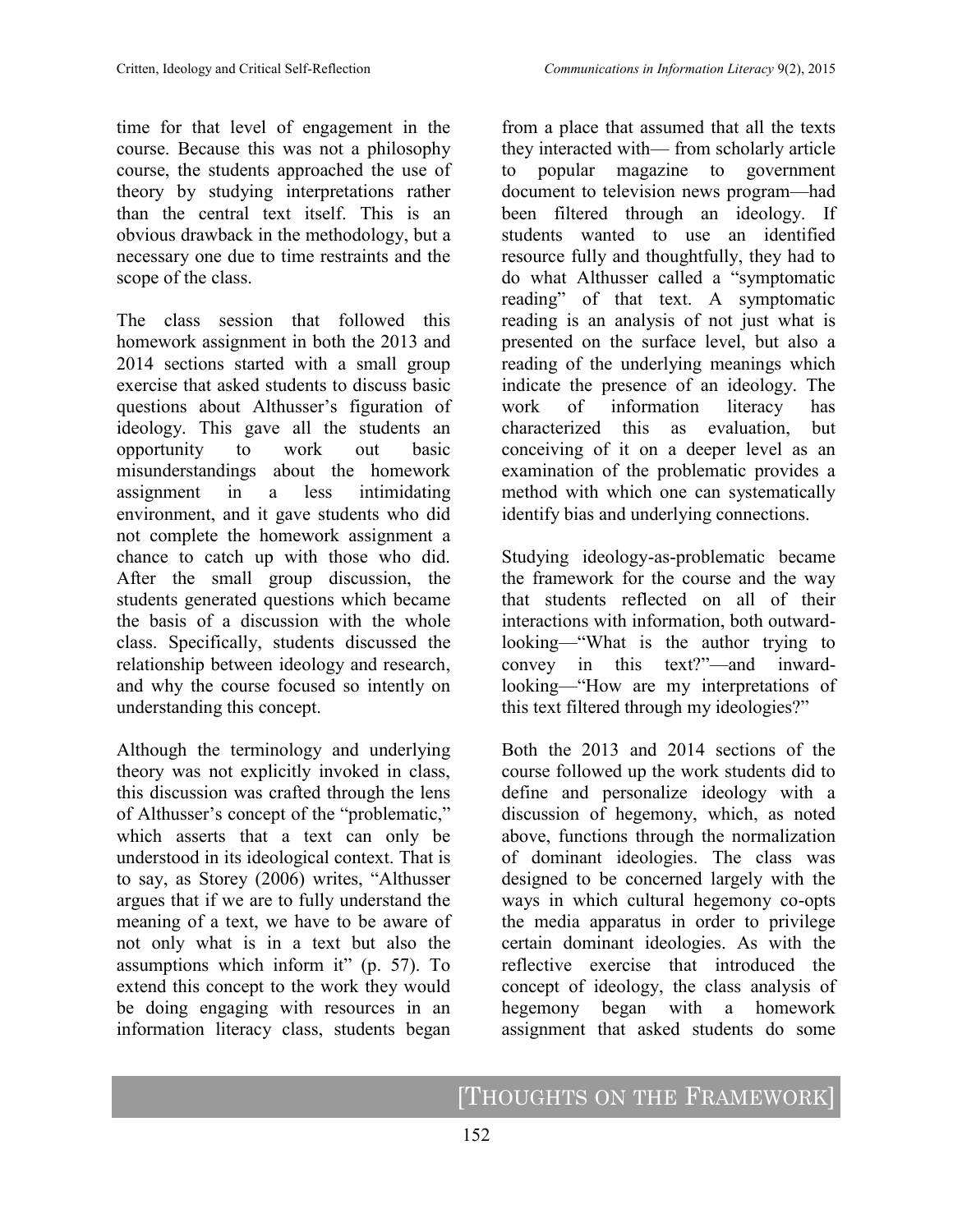searching on Google in order to craft a basic understanding of the concept. Students then came into class and worked in small groups to refine their understanding of how hegemony shaped their interactions with information.

Students discussed the relationship between the media and hegemony and identified what dominant ideologies are privileged and perpetuated in American society. They found that many dominant ideologies were practices in which they thoughtlessly, and even enthusiastically, engaged. Both classes responded strongly to "the American dream" as a hegemonic narrative, as it was a concept with which they were all familiar, and in which they all believed. This led to productive conversations about the concept of a meritocracy and how the American dream, for all that it was problematic, was fundamental to the formation and productivity of the country. It was a useful example to illustrate the real ways that hegemony had shaped culture in American society. Thinking about these practices prepared the students to engage with the news texts and related assignments they were going to encounter in throughout the semester.

Students in both sections revisited the concepts of ideology and hegemony throughout the semester in a number of different assignments. In the 2013 section of the course, students completed media literacy responses in which they engaged in a more in-depth way with one of the class pillars of media literacy. For the assignment that focused on ideology, students listened to an episode of the radio show *On the Media* <sup>3</sup> and explored the way that the media functions as an ideological state apparatus.

The media literacy response that focused on hegemony asked students to watch an hour of primetime television and analyze the way that dominant ideologies are presented and perpetuated as entertainment.

Students in the 2014 section had to complete a storytelling assignment where they analyzed the ways that stories and narratives perpetuated certain ideologies. Each student created a podcast in which they told a personal story that responded to one of three prompts, one of which explicitly asked them to detail a person or situation that shaped a particular personal ideology. Students then had to create a rubric for the instructors and their groupmates to assess their work, focusing on elements that they believed made a narrative affecting and persuasive. This storytelling assignment was given near the beginning of the semester and instructors and students found themselves returning to its themes consistently. It was effective in communicating to students the ways in which appeals to emotion were persuasive, if not consciously manipulative.

It should be noted that the limitations of time and course focus made it so that there was not an opportunity to examine criticisms of Althusser's figuration of ideology in depth, or even other cultural theorists with legitimate methods of critical self-reflection. It would be self-defeating and hypocritical to privilege this one perspective over all others, so the LIBR 1101 instructors made a conscious effort to cultivate an environment where students felt safe to disagree with what they were reading and reflecting about. The instructors built in questions that would encourage students to challenge Althusser and Gramsci, especially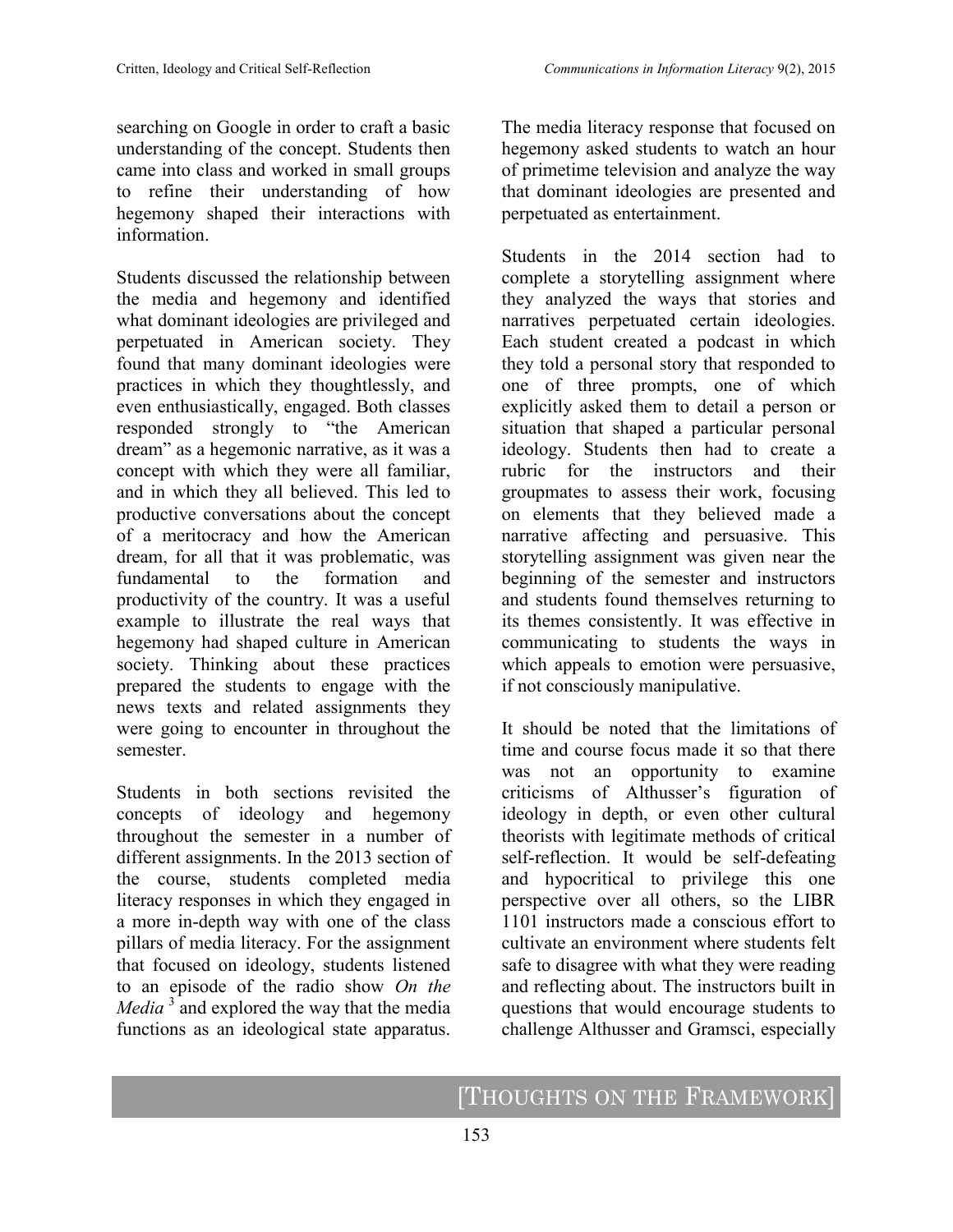in the ways that these concepts positioned those students as passive: e.g., "Hegemony is predicated on complicity, do you think you are being complicit?" and "In what ways do you (or can you) resist?" Being reflective about the formation of one's identity was not meant to end at the reflection, it was meant to inspire empowerment and action.

#### **CONCLUSIONS**

The courses outlined in this paper were not designed with the *Framework* or with threshold concepts in mind, but as noted, the inward-focus on the student and the formation of his or her personal ideology by way of critical self-reflection seems to meet the characteristics of a threshold concept. Meyer & Land (2003) define these characteristics as being transformative, irreversible, integrative, bounded, and troublesome. When they engaged in critical self-reflection, students' understandings of research as a straightforward, uncomplicated process were transformed as they began to understand the role that their thoughts and feelings played in making meaning, as well as the hegemonic structures that underpinned the research with which they were interacting. Students continued to identify hegemonic and ISArelated discourses throughout the semester, even when they weren't required to. Instructors felt that these were concepts that students would integrate into their experiences in other courses as well. Students even noted that they had begun to see the concepts they explored in class in practice in the world everywhere, often to their displeasure, which is evidence that their worldview had changed. As a fundamentally interdisciplinary concept, it

is difficult to characterize the ways in which the work was bounded outside of the fact that students adopted, often enthusiastically, the terminology associated with the Marxist approach used in the course.

What resonated most, perhaps, was also the area with which the students had the most problems. Being critically self-reflective about the ways that their ideologies were constructed required that they had to acknowledge that many of the beliefs they held dear were not inherently true. When students discussed the American Dream in class, many of them seemed depressed, and much of the conversation focused on students trying to discern if there were situations in which it might be legitimate. After discussing that Althusser believed our ideologies were imaginary, other students asked exasperatedly how they would know what was true or if anything was true. These were the hardest, most troublesome ideas the class discussed throughout the semester, but they were consistently revisited and used as examples.

Much of the work of getting students over the threshold to understand that research was an affective process in which they were constructing and interpreting meaning through the lens of their personal beliefs and lived experiences was conceptual. That is to say, the focus of the course was on ideas and reflection more so than a discussion of the mechanics of searching and research tools. Skills like demonstrating how to use databases and differentiating between primary and secondary sources were incidental to the broader, more theoretical work. What is often considered the traditional curriculum of information literacy instruction was contextually situated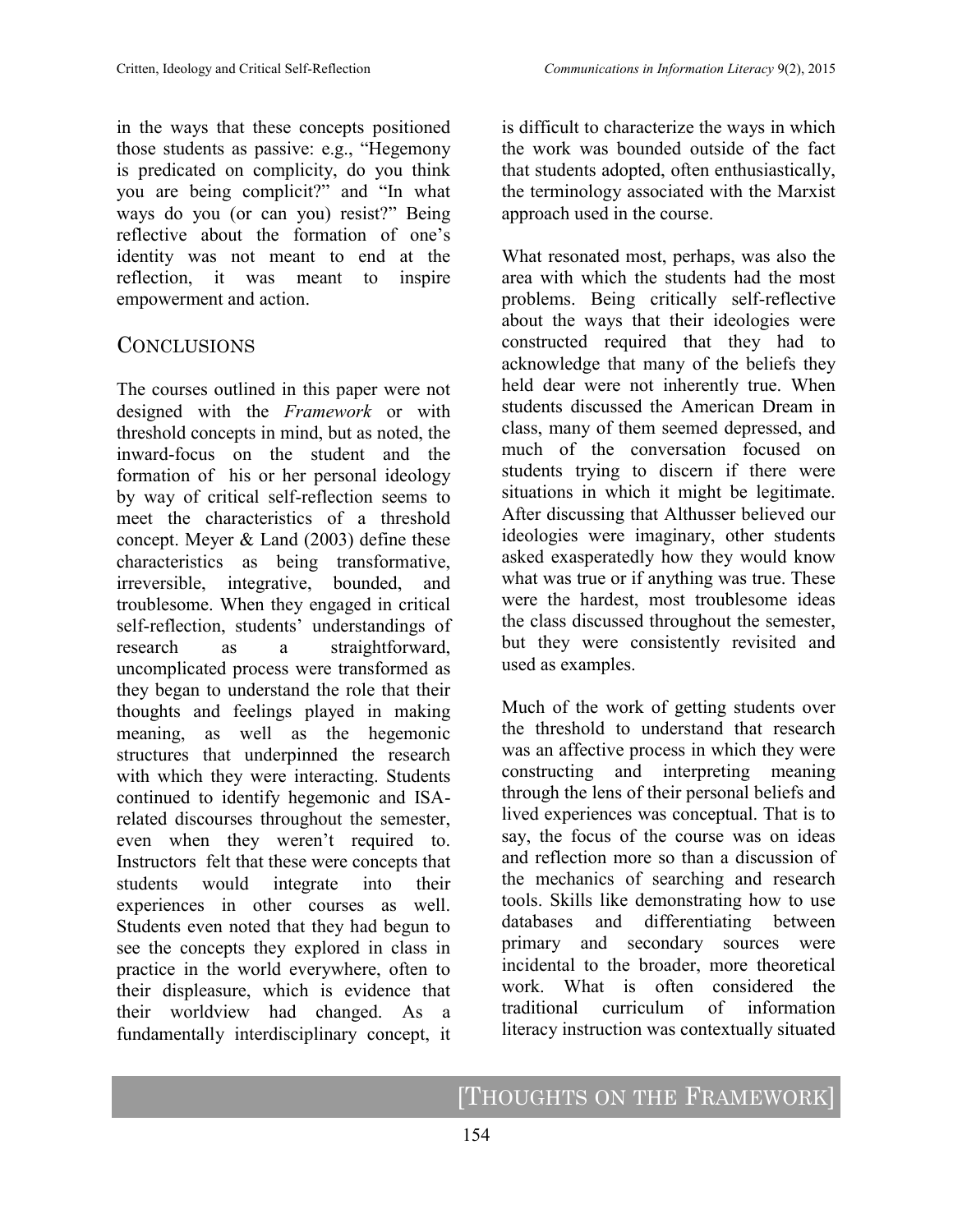This process required an entire semester to build on ideas, refine understandings, and make connections between the work of the course and one's personal and academic life, and it probably still was not enough. As the other threshold concepts in the *Framework* are similarly conceptual—even the "Searching as Strategic Exploration" frame—they would be best explored in extended interactions with students, either in a semester-long class, or as a part of a thoughtful, scaffolded information literacy instruction program in which the librarian educator had the time and space to foster active discussion and build in time for reflection. Students in LIBR 1101 did not suffer for a lack of training on databases; instead, they created a workflow in which they knew what tools and resources to use to help them respond to a specific question or information need that arose organically, at a point of need.

If educators wish for students to meaningfully internalize the concepts outlined in the *Framework*, those contexts and concepts of research should be the focus of instruction rather than a side note in an instruction session focused on the tools and mechanics of research.

# **NOTES**

1. These "oppressive dominant ideologies" include, but are not limited to, neoliberalism, patriarchy, and meritocracy. The field of critical pedagogy was more or less a response to these ideologies, and a roadmap of resistance, in a sense. In particular, critical pedagogue Henry Giroux has written extensively on Neoliberalism and education.

2. Althusser used the term "interpellation" to refer to the ways that people adopt certain behaviors and beliefs. In other words, interpellation is how we internalize the ideologies that guide our lives. This is a relatively complex idea that Althusser explored in more depth in "Ideology and Ideological State Apparatuses: Notes on an Investigation."

3. On the Media available at [http://](http://www.onthemedia.org/) [www.onthemedia.org/](http://www.onthemedia.org/)

## **REFERENCES**

ACRL Information Literacy Competency Standards for Higher Education Task Force. (2015). *Framework for information literacy in higher education*. Retrieved from: [http://www.ala.org/acrl/standards/](http://www.ala.org/acrl/standards/ilframework) [ilframework](http://www.ala.org/acrl/standards/ilframework)

Althusser, L. (1971). Ideology and ideological state apparatuses (notes towards an investigation). In *Lenin and philosophy and other essays*, trans by Ben Brewster. London: New Left Books.

Bales, S. E., & Engle, L. S. (2012). The counterhegemonic academic librarian: A call to action. *Progressive Librarian*, (40), 16-40.

Budd, J. M. (2001). Instances of ideology in discursive practice: Implications for library and information science. *Library Quarterly, 71* (4), 498-517. [doi:10.1086/603317](http://dx.doi.org/10.1086/603317)